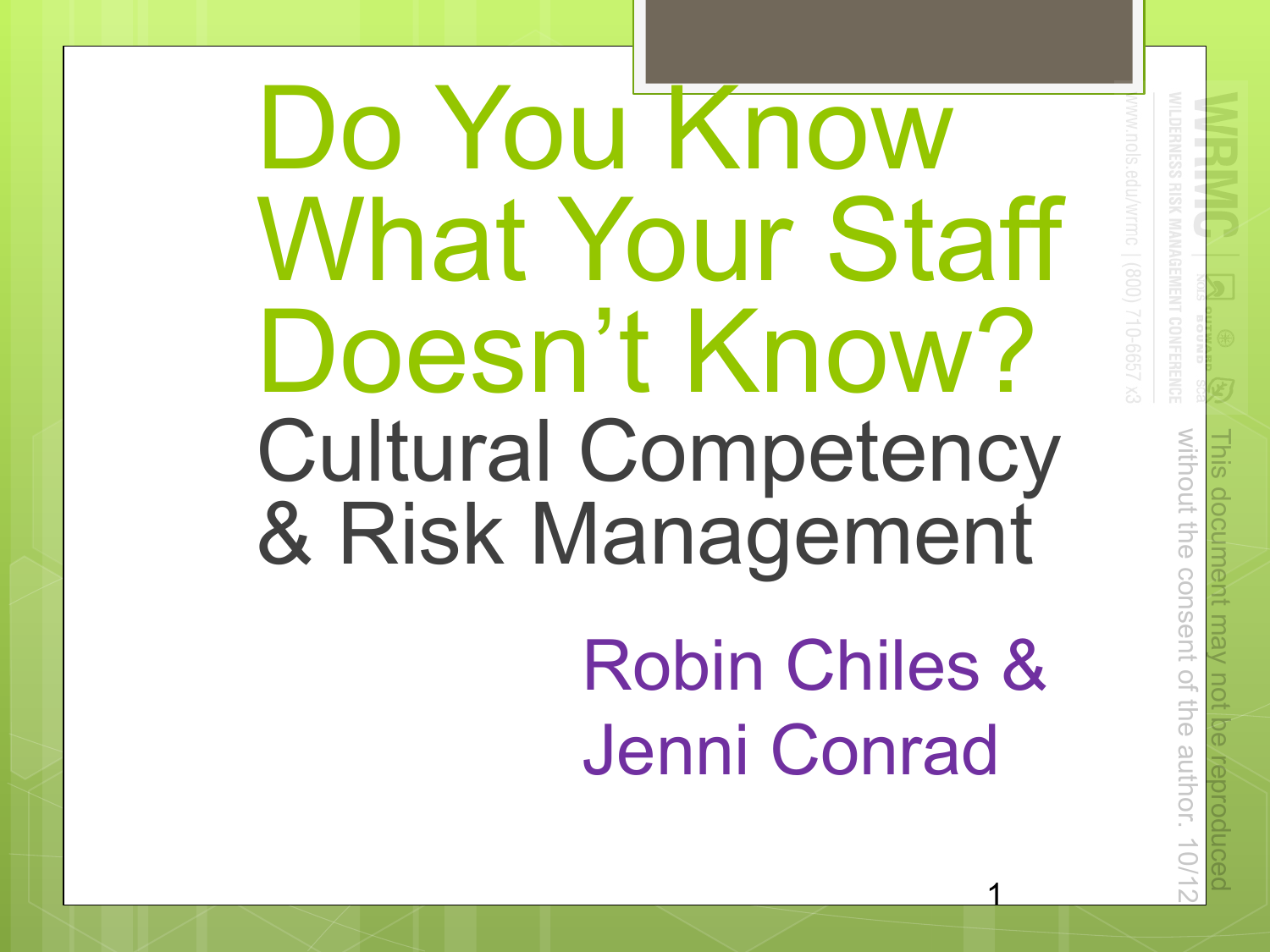#### **Partner Talk**

-What would you say if you heard your staff talking like this?

-How would you react?



- How do your staff speak informally about their students?

#### **GHETTO HIKES**

Follow 437K followers I Like 40k

I'M 28. I HAVE A FULL TIME JOB LEADING URBAN KIDS (OF ALL RACES) ON NATURE HIKES, I SIMPLY WRITE DOWN SHIT THEY SAY.

GHETTOHIKES@GMAIL.COM

ARCHIVE RANDOM RSS SEARCH TWITTER

 $22ND$  FEB  $2012 | 485$  NOTES

E.J. BACK THERE HAVIN A STARIN CONTEST WITH DA SUN, SLOWIN DOWN THE WHOLE PACK HOMEBOY SHOULDA GONE TO SPACE CAMP.

MR. CODY, I AINT NO SNITCH OR NUFFIN BUT DENNY **BACK THERE SHOVIN** COLORED ROCKS IN HIS POCKETS HOMIE I OOTIN

**AST FEB 2012 | 644 NOTES** 

FUG<sub></sub>  $\overline{\omega}$ **UthOr** 

Sign up for Tum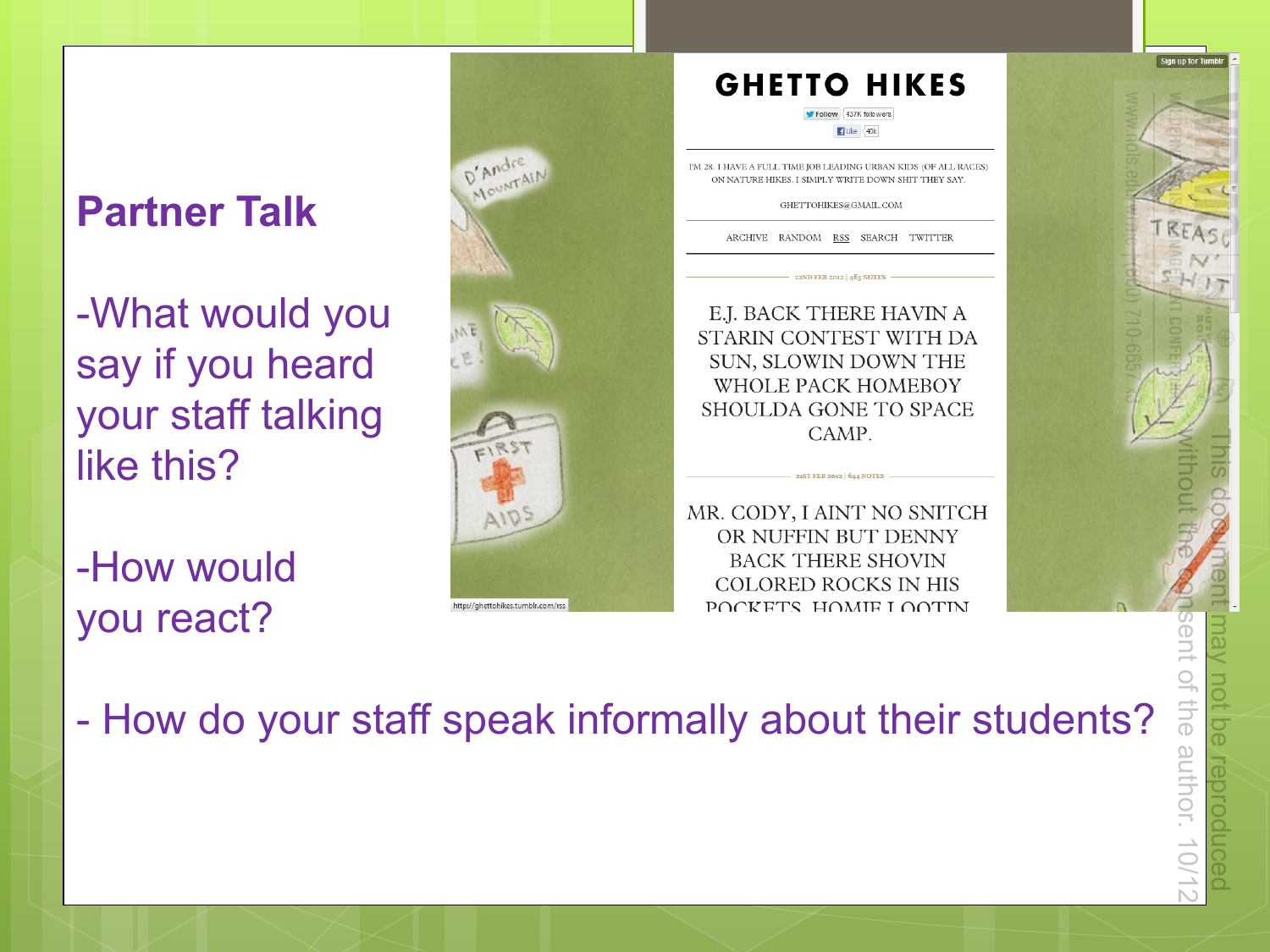

# One example of how to respond

III Doc's "How to Tell People They Sound Racist"

**BUD** 

consent of

**OUI**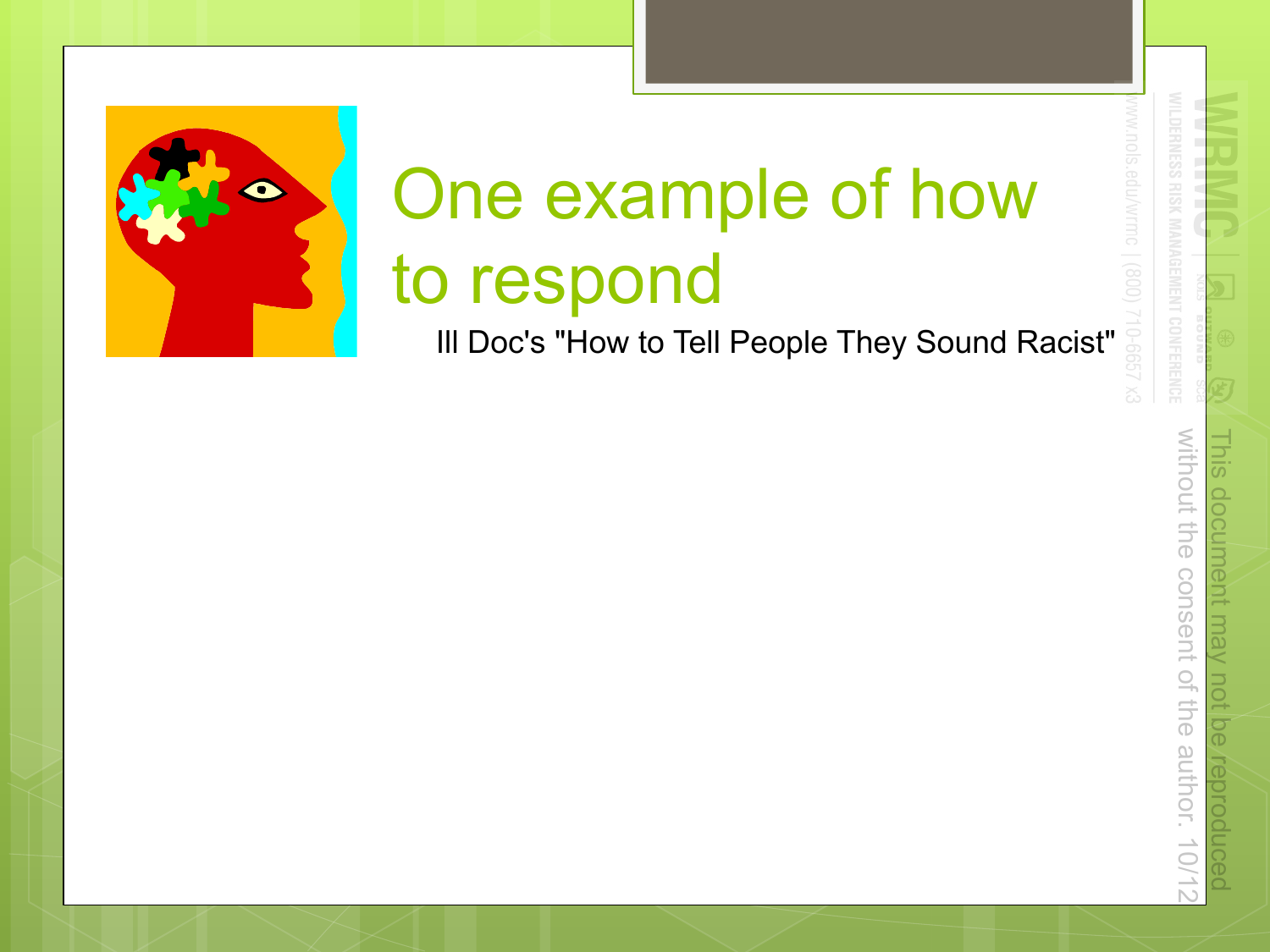What is cultural competency? A person who actively seeks 4 components of ability in order to effectively understand, communicate and interact with people across cultures. **-Awareness & Reflection** -Knowledge **-Skills -Action & Advocacy** 

"Cultural competence is active and developmental. It is an ongoing process and an aspiration rather than an achievement." -Sue & Sue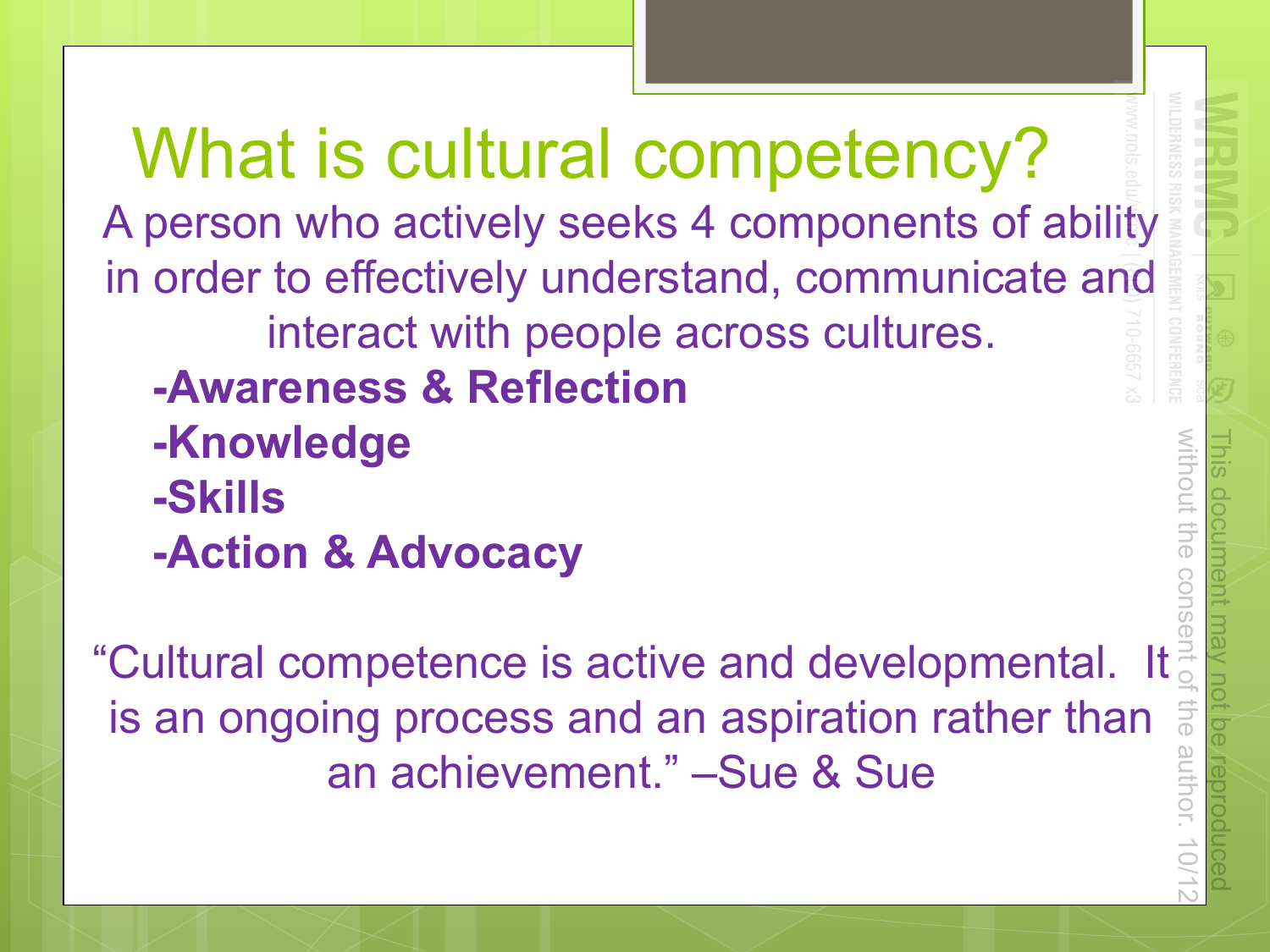#### **Building a Common Language**

cultural blindness: denying that any difference exists between one's own culture and the culture of another.

privilege: Advantages, rewards, or often invisible benefits given to those in the dominant group (whites, males, Christians, the formally educated, heterosexuals, etc.) without them asking for them. Privileges are bestowed unintentionally, unconsciously and automatically. allyship: when members of the "dominant" or "majority" group question or reject the dominant ideology and work against oppression through support of, and as advocates with or for, the oppressed/target group.

without the consent of the author. 10/12 This document may not be reproduced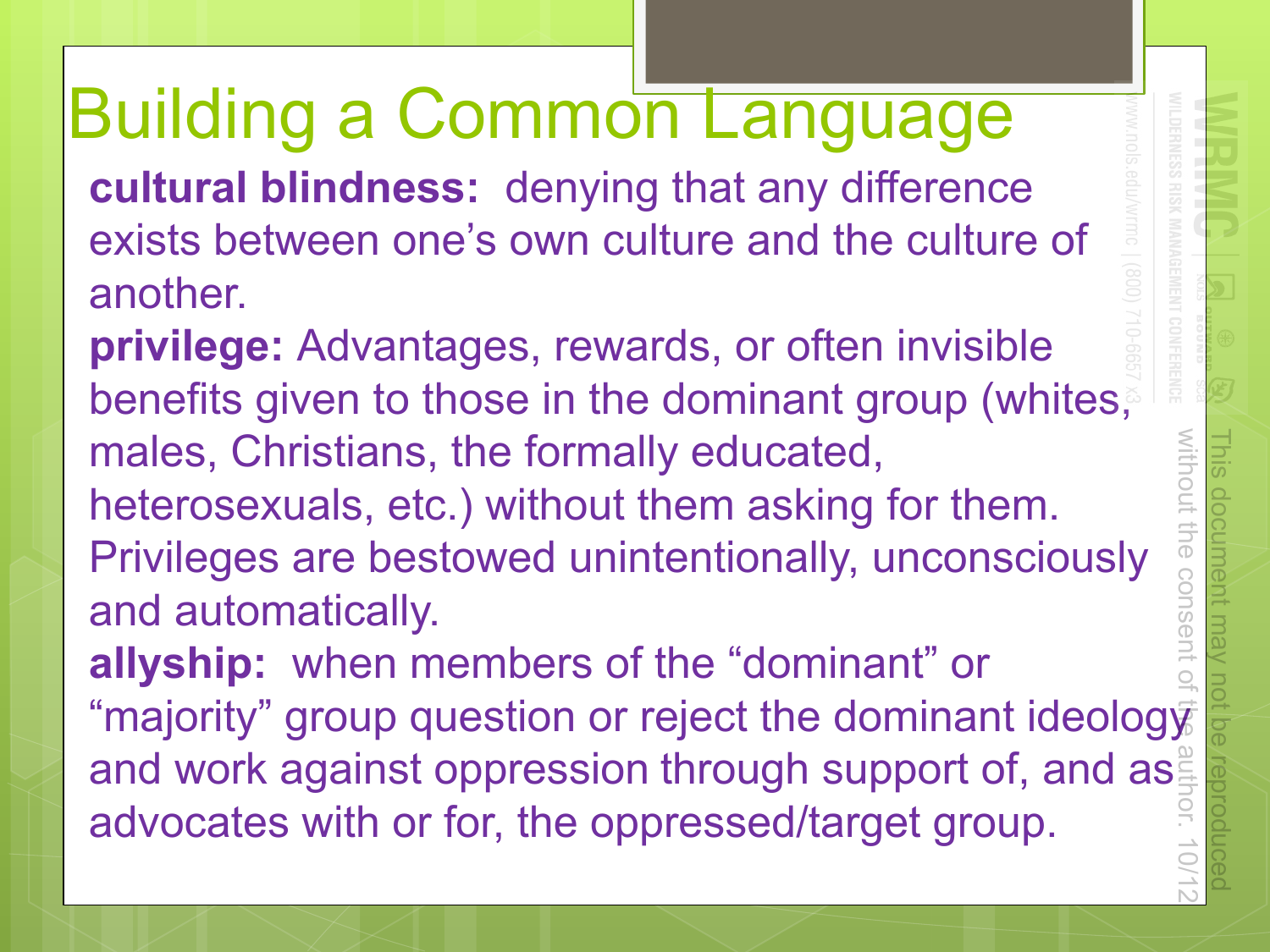# Where is your organization in this journey?

**o** 10 minutes to work on the

organizational assessment pages,

independently



- o 10 minute small group discussion
- **o** 5 minute large group discussion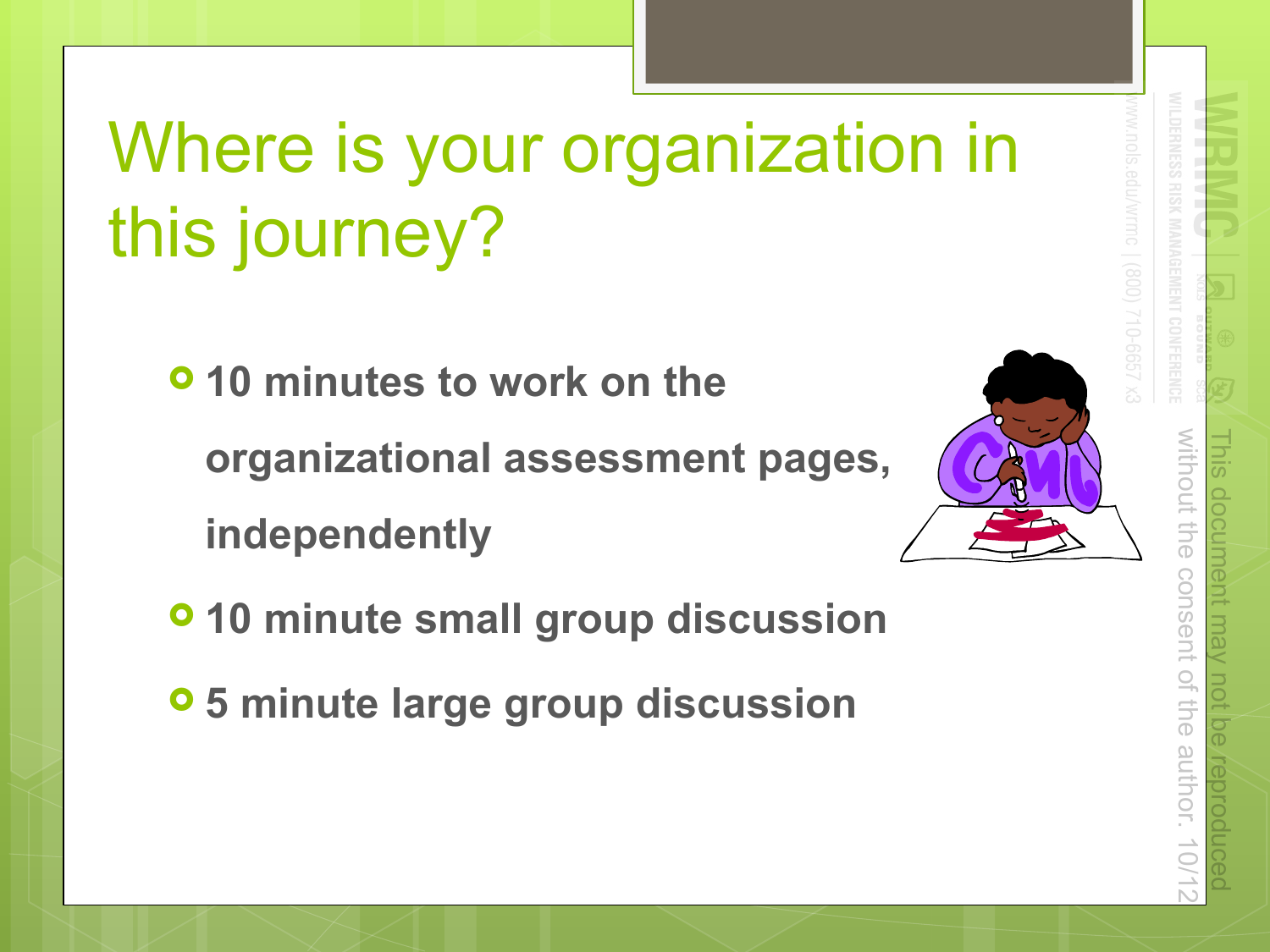#### **Small Group Discussion**

*Create a group of 3-4 people near you. Make sure* everyone gets a chance to share.

>

**OShare your organizational strengths in this work (growth** you are proud of).

**OShare areas you'd like to see growth.** 

**OWhat are your big questions?** 

**O**Where is there expertise that is under-utilized within the organization?

> Decide who in your group could report out. What's an ah-ha you can share?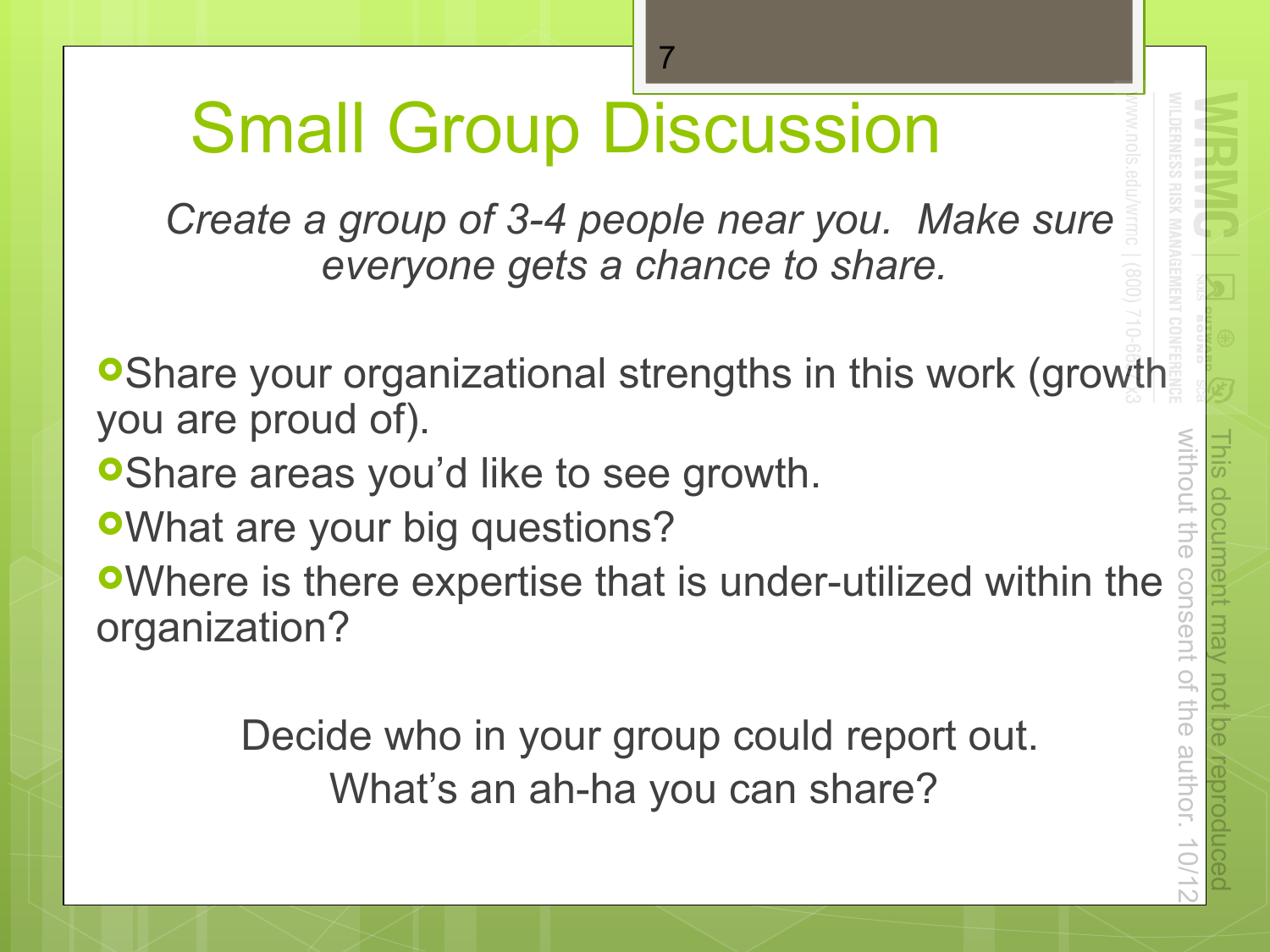

**IStaff** Training Case Study:

<sup>o</sup> 1 day "Diversity Training"

- **o** June 2012 in Seattle at Metrocenter **YMCA**
- 43 field staff, with 2 PDs & 1 former staff facilitating
- **O** Goals: focus on building self-awareness and sharing, developing tools and the empathy, language, appropriate tools to build emotionally safe spaces where people can thrive.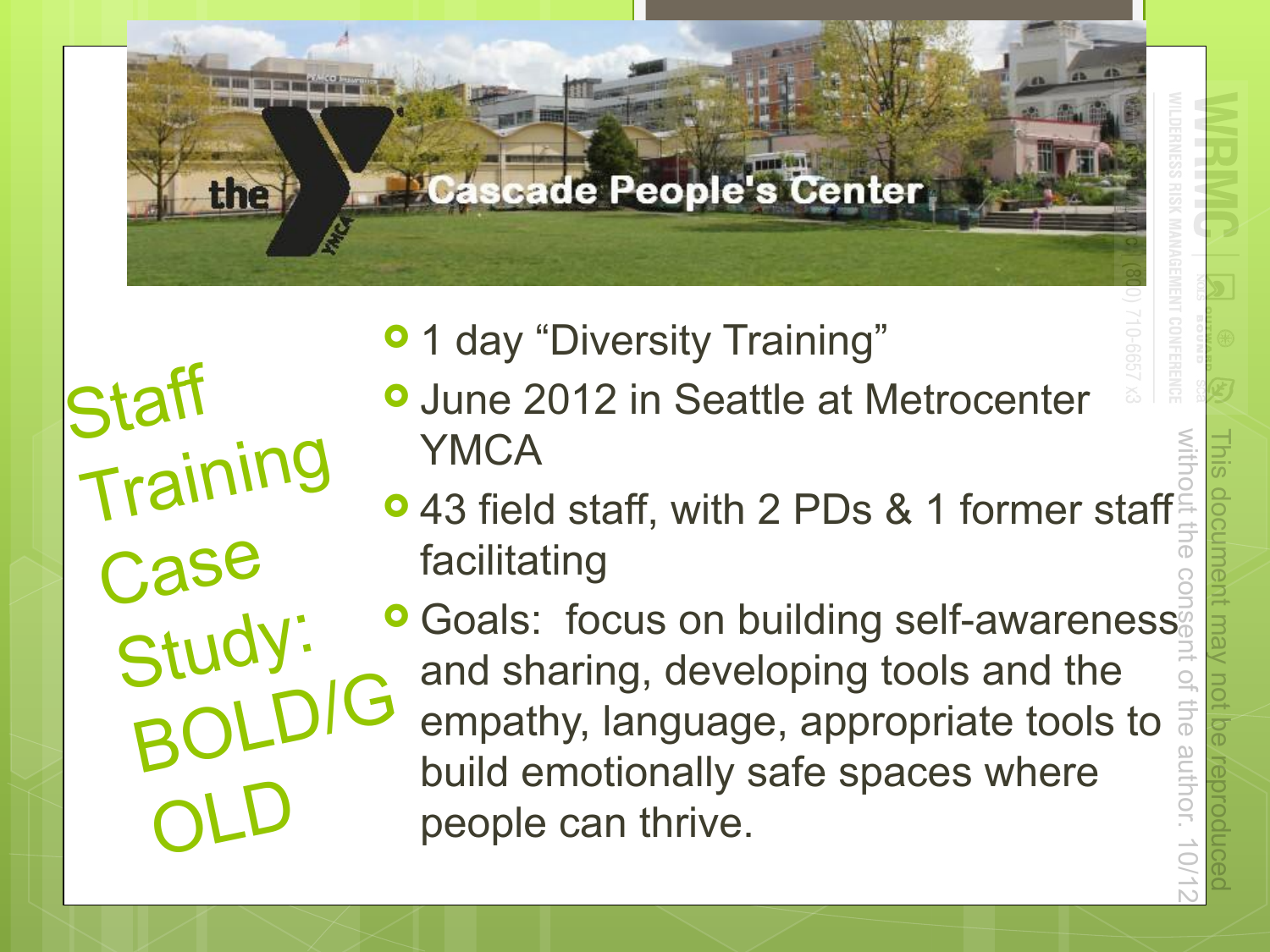#### Demographics Breakdown

|                                                                                        | Women<br><b>Attending</b> | <b>People of Color</b><br><b>Attending</b>                                                | <b>Total</b><br><b>Attendees</b> | % Women &<br>POC in<br>Training<br>Leadership<br><b>Roles</b> |
|----------------------------------------------------------------------------------------|---------------------------|-------------------------------------------------------------------------------------------|----------------------------------|---------------------------------------------------------------|
| <b>All Staff</b><br><b>Training</b>                                                    | 16<br>(37%)               | 17<br>12 are Fellows, new<br>to OEE work<br>(39.5%, or 11% if<br>not counting<br>Fellows) | 43                               | 2 women<br>No POC rep.                                        |
| <b>Rock</b><br><b>Skills</b><br><b>Training</b>                                        | $\overline{7}$<br>(46%)   | $\overline{7}$<br>(46%)                                                                   | 15                               | 1 woman<br>No POC rep.                                        |
| <b>Student Population on G/BOLD Single-Gender Courses:</b><br>40-75% Students of Color |                           |                                                                                           |                                  |                                                               |

**40-75% Students of Color** 

without the consent of the author. 10/12 This document may not be reproduced

ocument may not be reproduce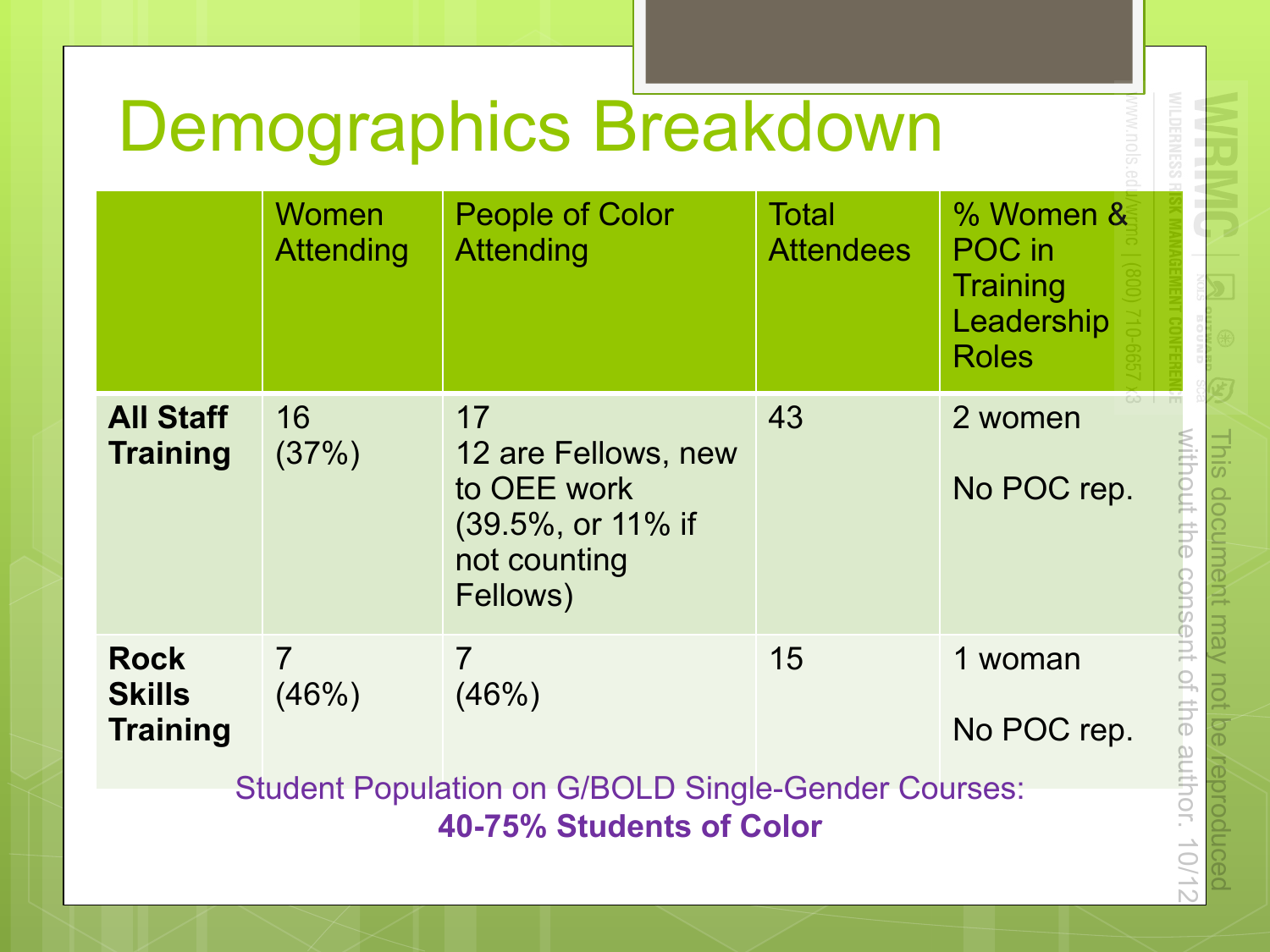#### **Lessons Learned**

**Strengths: acknowledge everyone coming with** different strengths & from different places, welcoming atmosphere, personal sharing. Facilitators able to listen to audience-generated interest (climbing as male-dominated field) and sought out external supports when they didn't reflect diversity of staff/students.

Areas of Growth: focus and goals seemed like this work was optional. Lack of common language . Fellows at big disadvantage as the under-supported<sup>®</sup> and under-experienced new hires/volunteers.

**USG**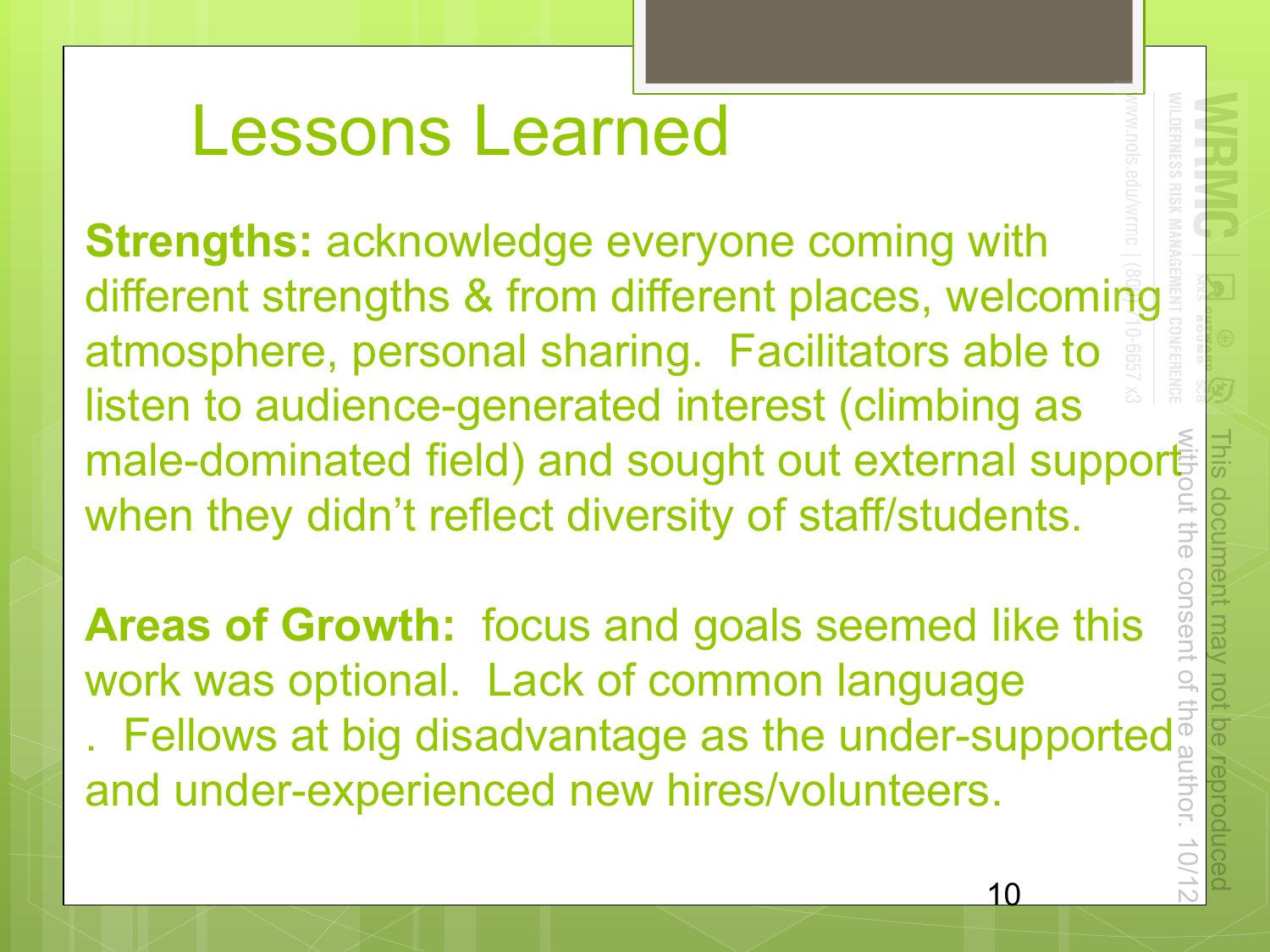#### **Outline & Activities**

• Welcome, facilitator intro •Who Am I? Activity •Gender & Gender Roles Discussion •Fellows-Led Small Group Discussions on **Gender & Race .Large Group Debrief**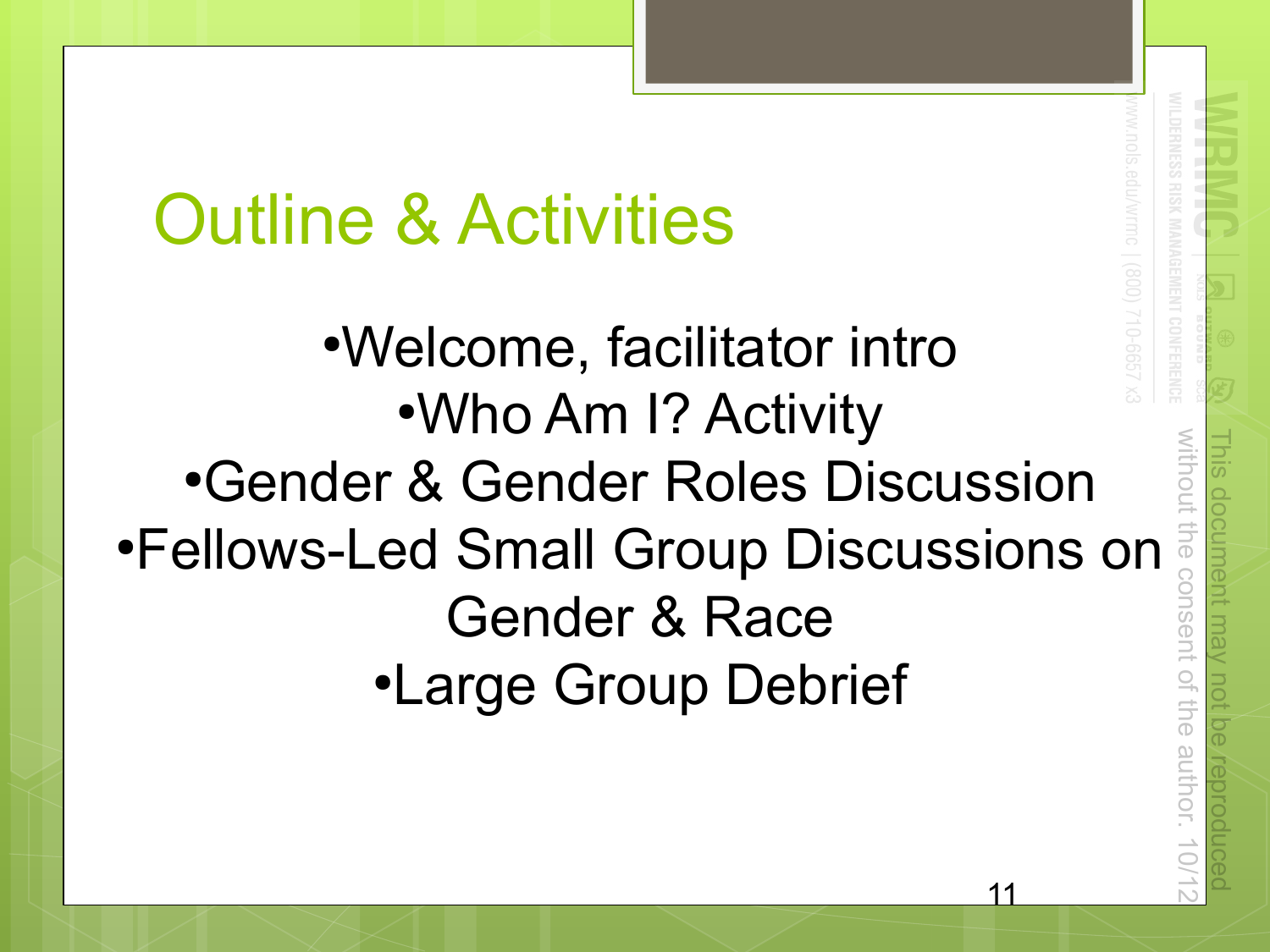#### Your Programs: in groups o f 2 or 3

Discuss lessons to apply with your program.

-What connections between cultural **competency and risk management may** resonate most for your organization/staff? Strive to find 3 or more.

**-What can you share and discuss as part of your next staff/volunteer training?**